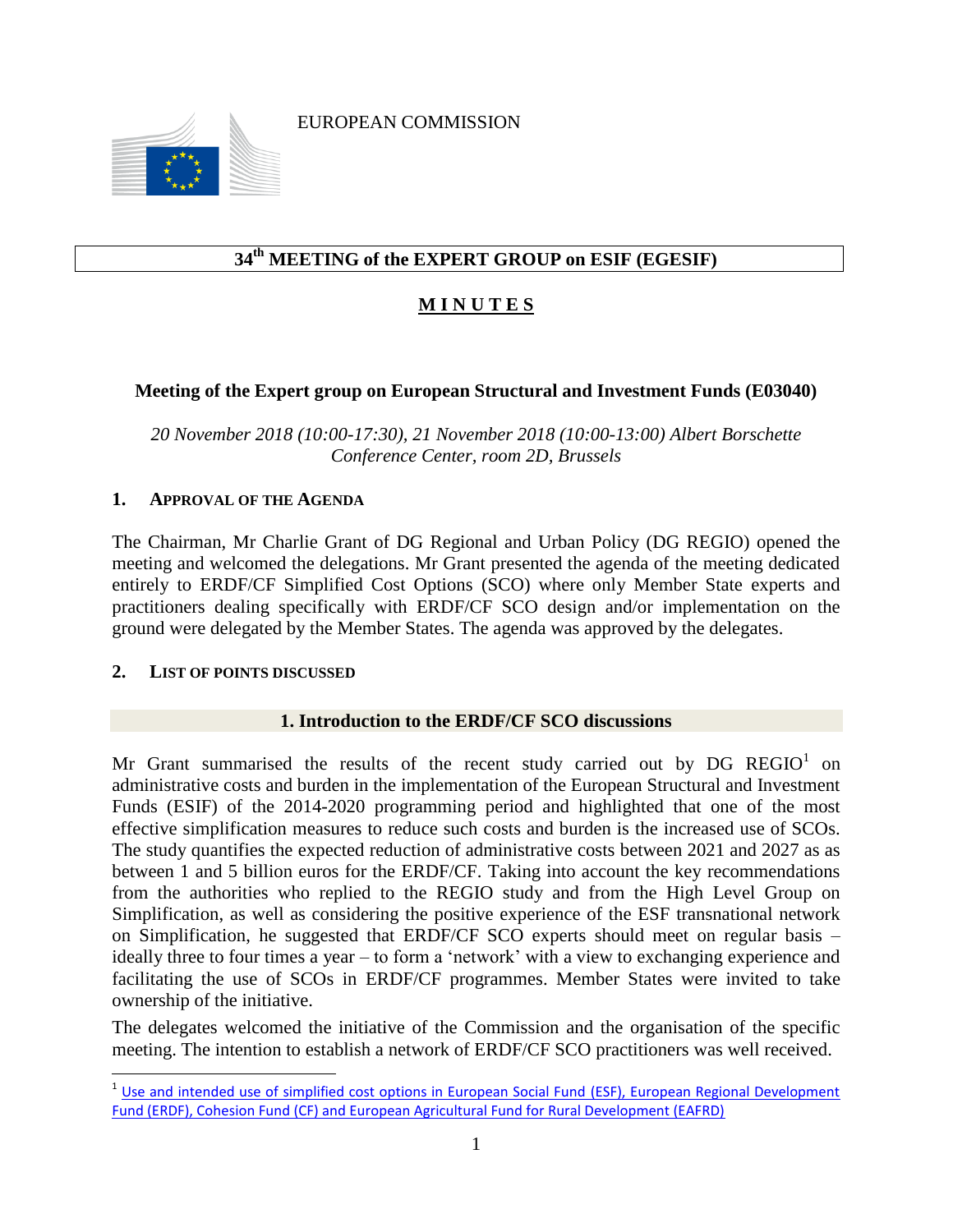#### **2. State of play of ERDF/CF SCO in the Member States**

Luca Santin, thematic expert, presented the state of play of SCOs based on the DG REGIO study on the use and intended use of simplified cost options in the ESF, ERDF, CF and EAFRD. This study was originally presented in the March 2018 EGESIF meeting. It was highlighted that the type of costs most frequently covered by SCOs are staff and indirect costs and that more than 70% of ERDF/CF programmes use it for supporting research and development, whereas around 50% use it for supporting business development and in technical assistance projects. Furthermore, although SCOs are used by most ERDF/CF managing authorities (73% of ERDF/CF programmes), only 4% of the ERDF/CF budget is expected to be covered by SCOs at the end of the current programming period.

Mr Santin explained that the collaboration of ERDF/CF SCO practitioners could be a platform for regular exchanges of experience, practices and proposals around SCOs at EU level, in which Member States would have the opportunity to share knowledge and practices, learn from each other, as well as develop and test ideas through informal discussions.

All delegates were then invited to work in groups and present the state of play on the use of SCOs in ERDF/CF in their country. Twenty-one PPT presentations were discussed and one member of each group reported back to the plenary a resumé of the state of play within each group.

All [presentations](https://drive.google.com/drive/folders/1a2iWFWGkmvekHJxMYXzbswwK0fyynvFy) have been uploaded to a [shared folder](https://drive.google.com/drive/folders/1tWub6unSfT-U3zHaFFE5qc1ag2No991d) on Google Drive and to the CIRCABC EGESIF library.

#### **3. Map of key problems/potential solutions around SCOs in the ERDF/CF**

In this session, delegates were invited to point out the problems or obstacles that could limit or hinder the use of SCOs in ERDF/CF programmes. The interactive discussion in groups helped to identify twenty-two issues clustered into five groups, which were later discussed and further developed with the participation of all delegations. The five groups were as follows:

- A. Systemic issues
- B. Legal certainty
- C. Legal harmonisation
- D. Calculation methodologies
- E. Implementation

A preliminary map of key issues and solutions around SCOs was prepared on the basis of the outcome of the discussion (Annex 1). The 'solutions' include a number of themes and tasks to be discussed/carried out by ERDF/CF SCO experts.

#### **4. Sub-themes for further discussion**

Participants examined in working groups how to find common solutions to the key issues identified in relation to the use of SCOs in ERDF and CF programmes, as well as what type of information should be included in the map previously constructed. The structure of the map was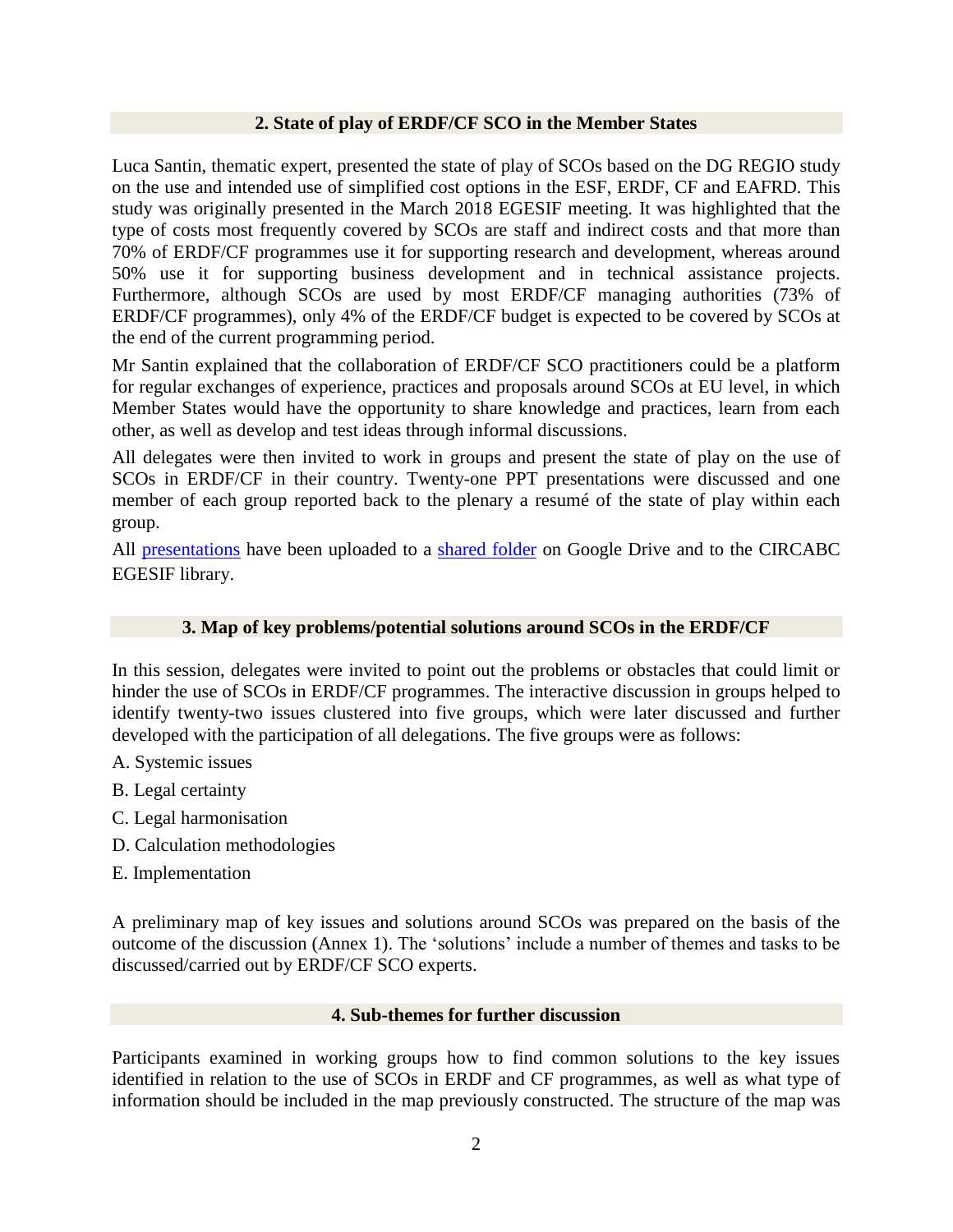extensively discussed and defined. The map template to collect the data will be circulated to the participants by mid-December. Participants will be asked to complete the template and return it to the Commission by the end of January 2019.

Surveys on 'the mandatory use of SCOs' and 'gold plating around SCOs at national level' are being prepared and will be circulated to participants also by mid-December. The questionnaires should be sent back to the Commission by end January 2019.

The following documents will be also circulated to participants: 'draft position paper on ex ante assessment of SCO'; 'note on State Aid' prepared by DG COMP and DG REGIO.

#### **5. Map of ERDF/CF SCO practice at EU level**

The draft structure of the map of SCO practices' was discussed (Annex 2).

#### **6. Planning future discussions on the subject, closing remarks**

Participants intend to continue collaboration within the framework of a separate ERDF/CF network for SCO practitioners. The next meeting was provisionally planned for 7-8 March 2019 in Vienna. Further meetings were considered for mid-May and July.

The documents related to the 1st meeting (invitation, agenda, background note), including all [Presentations](https://drive.google.com/open?id=1a2iWFWGkmvekHJxMYXzbswwK0fyynvFy) have been uploaded on the [ERDF TN shared folder](https://drive.google.com/open?id=1tWub6unSfT-U3zHaFFE5qc1ag2No991d) on Google Drive and on CIRCABC.

#### **4. Any Other Business**

There were no points to discuss under Any Other Business.

#### **3. CONCLUSIONS/RECOMMENDATIONS/OPINIONS**

Not applicable.

#### **4. NEXT STEPS**

Not applicable.

#### **5. NEXT MEETING**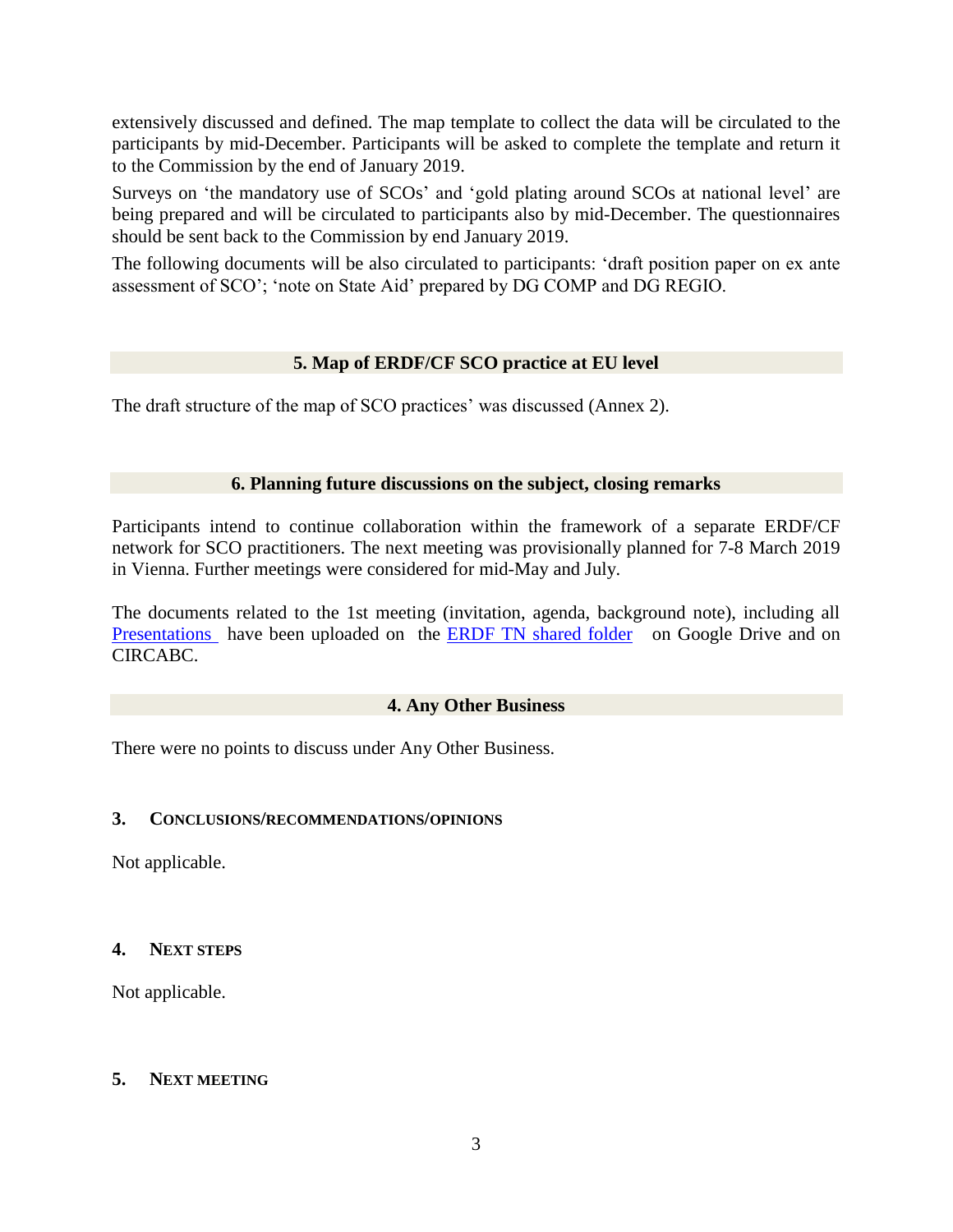Mr Grant informed delegations that the next EGESIF meeting was planned for 12 December. Confirmation of the meeting would be sent in due course.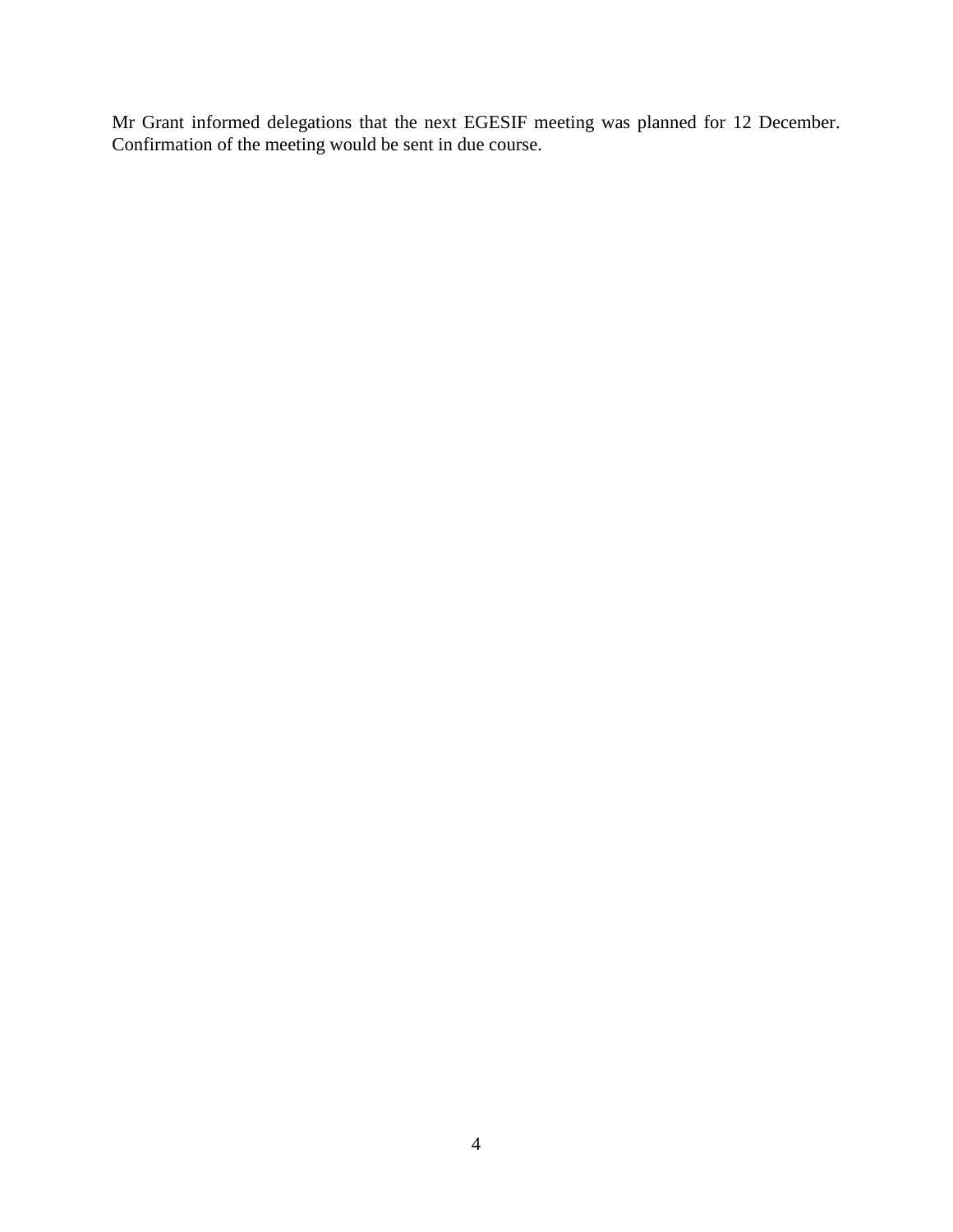# **Annex 1 - Preliminary map of key issues and solutions around SCOs**

| <b>Solutions</b>                                                                                                                                                                                                                                                                                                                            |
|---------------------------------------------------------------------------------------------------------------------------------------------------------------------------------------------------------------------------------------------------------------------------------------------------------------------------------------------|
|                                                                                                                                                                                                                                                                                                                                             |
| 1. Target setting, in terms of SCO uptake, should be based on the<br>analysis of the types of operations envisaged within the OPs<br>2. Enhance dialogue and build trust between authorities (e.g. MA<br>authorities<br>between<br>and stakeholders<br>and<br>AA)<br>and<br>(beneficiaries). Advantages and potential risks related to SCOs |
| should be clearly explained.<br>1. (a) Off-the-shelf SCOs (b) Delegated Acts (c) EU Level SCOs                                                                                                                                                                                                                                              |
| 2. (a) EC position paper on ex ante assessment (b) Present and<br>discuss good practices of collaboration between the authorities                                                                                                                                                                                                           |
| (c) present the advantages of ex ante assessment in the<br>'Guidance Note on SCOs'                                                                                                                                                                                                                                                          |
| <b>3.</b> Involvement of ECA representatives (to be discussed)<br>4. TN survey on mandatory use (pros and cons)                                                                                                                                                                                                                             |
|                                                                                                                                                                                                                                                                                                                                             |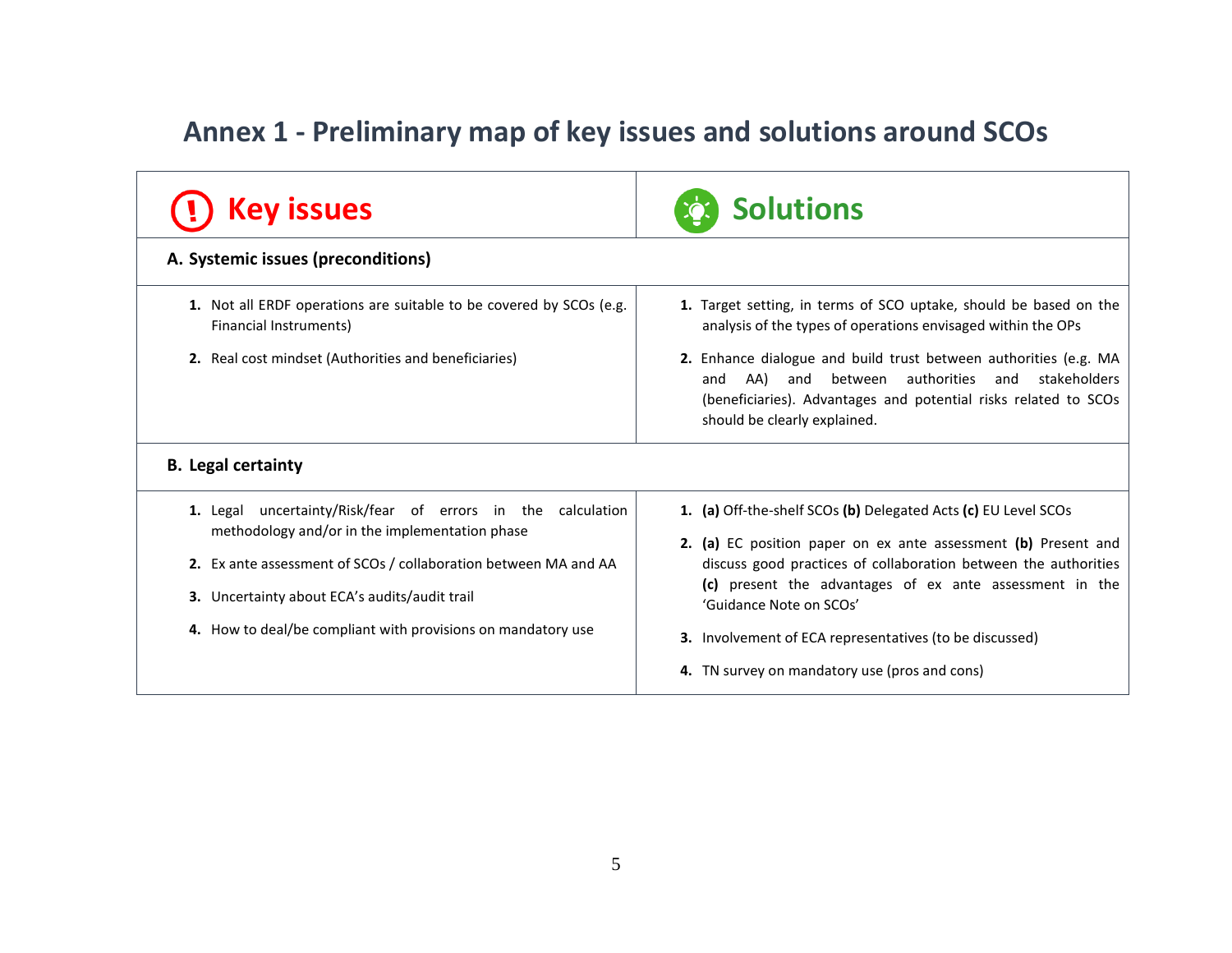| C. Legal harmonization (at EU and National level)                                                                                                                                                                             |                                                                                                                                                    |
|-------------------------------------------------------------------------------------------------------------------------------------------------------------------------------------------------------------------------------|----------------------------------------------------------------------------------------------------------------------------------------------------|
| 1. National rules: not allowing SCOs or nullify the simplification<br>effect (i.e. by requiring evidence of real cost)                                                                                                        | 1. TN survey on Gold plating at National/OP level                                                                                                  |
| 2. Public Procurement: uncertainty about audit trail (what should be<br>collected/checked)<br>uncertainty<br>about<br>3. Public<br>Procurement:<br>the<br>scope<br>of<br>consequences in case errors are found (system audit) | 2.-3. (a) amend 'Guidance Note on SCOs' (b) present MS practices<br>$(UK-NI)$                                                                      |
| 4. Compliance with State Aid rules                                                                                                                                                                                            | 4. (a) Share the note prepared by DG COMP and DG REGIO (b)<br>present MS practices (HR)                                                            |
| D. Calculation methodologies                                                                                                                                                                                                  |                                                                                                                                                    |
| 1. Definition of cost categories / cost classification (e.g. 40% rule:<br>what is direct/indirect)                                                                                                                            | Collect and analyse information on concrete issues and<br>$1.-8.$<br>solutions based on the 'Map of SCO practices' to be prepared<br>by TN members |
| 2. Lack of historical data (MA/IB database)                                                                                                                                                                                   |                                                                                                                                                    |
| 3. How to set up market surveys                                                                                                                                                                                               | 6. Present MS practice on revenue generating project (EE)                                                                                          |
| 4. Definition of technical standards of the operations (actions) could<br>be complicated (e.g. innovation projects)                                                                                                           | 8. (a) Present MS practises on draft budget (FI, EE) (b) Remove the<br>ceiling for draft budget (note: not all MS in favour)                       |
| 5. Definition of 'similar' (type of operations and beneficiaries)                                                                                                                                                             |                                                                                                                                                    |
| 6. How to calculate SCOs in the case of revenue generating project                                                                                                                                                            |                                                                                                                                                    |
| <b>7.</b> Staff costs: how to calculate when the cost includes dividends<br>and other forms of compensation                                                                                                                   |                                                                                                                                                    |
| 8. Ceiling for draft budget                                                                                                                                                                                                   |                                                                                                                                                    |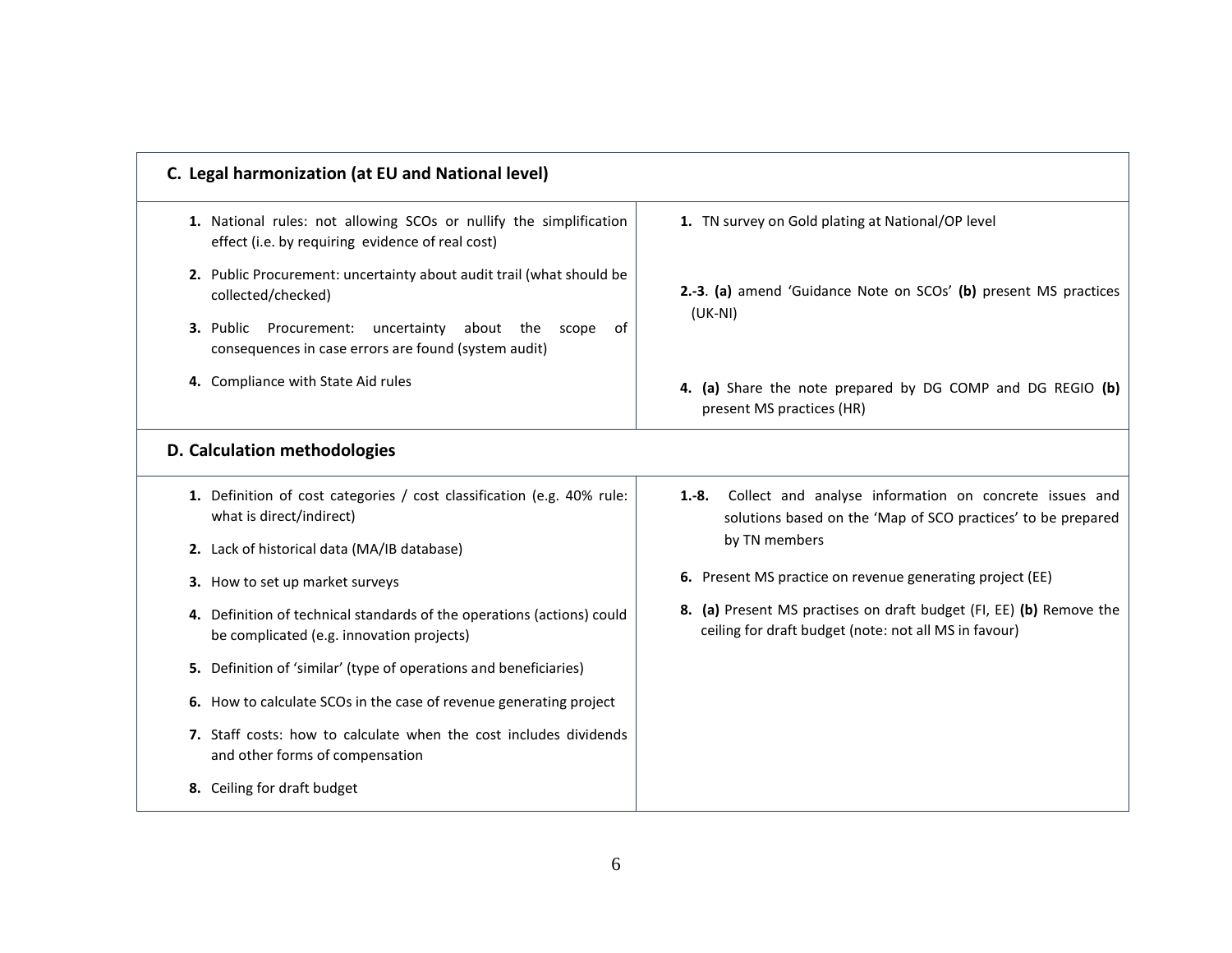#### **E. Implementation**

- **1.** Result/output based SCOs involve risks for the final beneficiaries
- **2.** Update of SCOs while the operation is running (e.g. in case market conditions change significantly)
- **3.** Managing optional use for final beneficiaries (i.e. they are free to choose between SCOs and real costs)
- **4.** 1720: uncertainty on the practical application of the rule (e.g. in the case of new employees)
- **5.** National co-financing: how to demonstrate/check
- **1.-5.** Collect and analyse information on concrete issues and solutions based on the 'Map of SCO practices' to be prepared by TN members
- **2.** Present MS practices (HR)